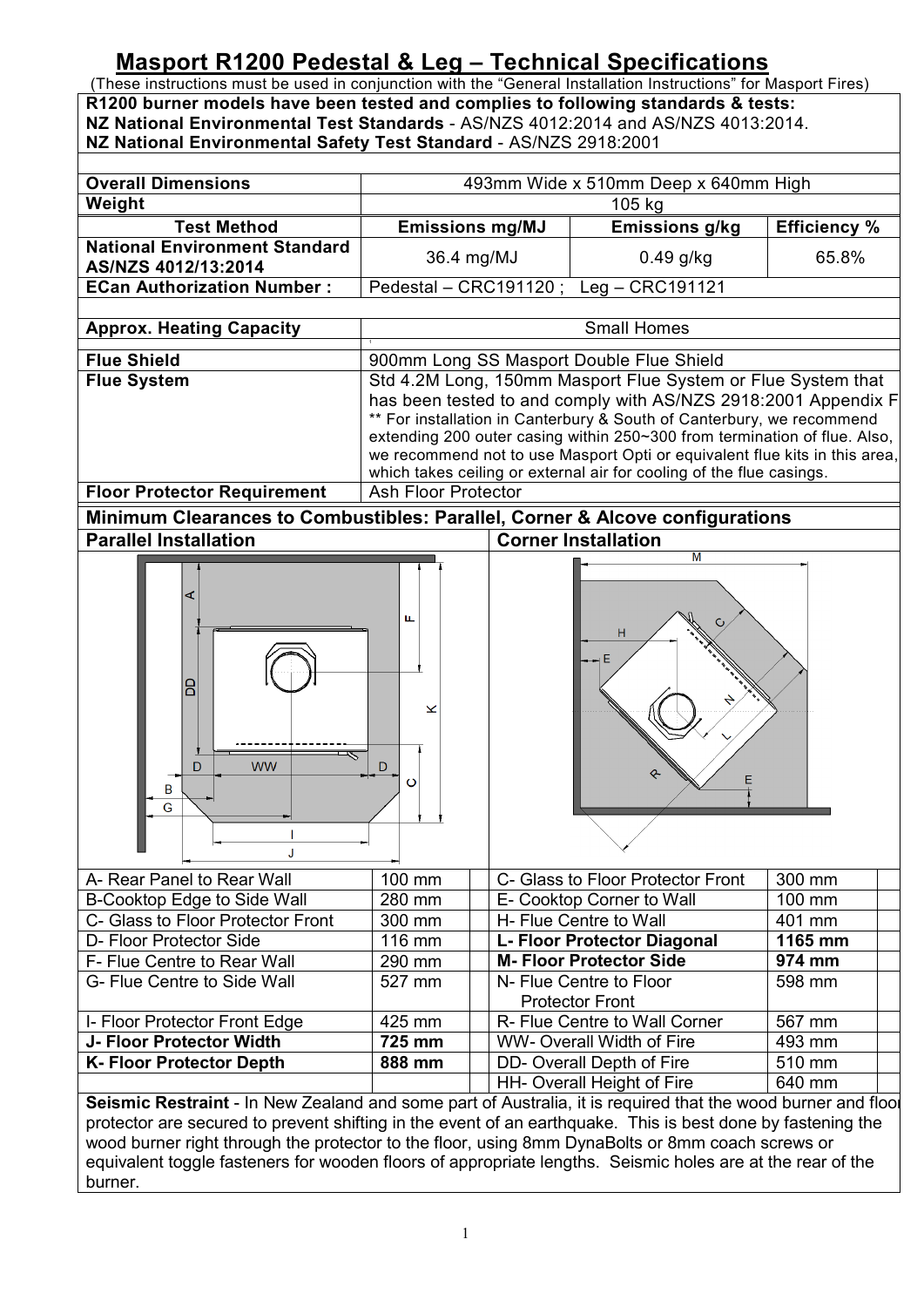## **R1200 Installation in Alcove/Recess situation**

R1200 burner models have been tested for alcove (recess) made of combustible material and complies as per safety standard AS/NZS 2918:2001